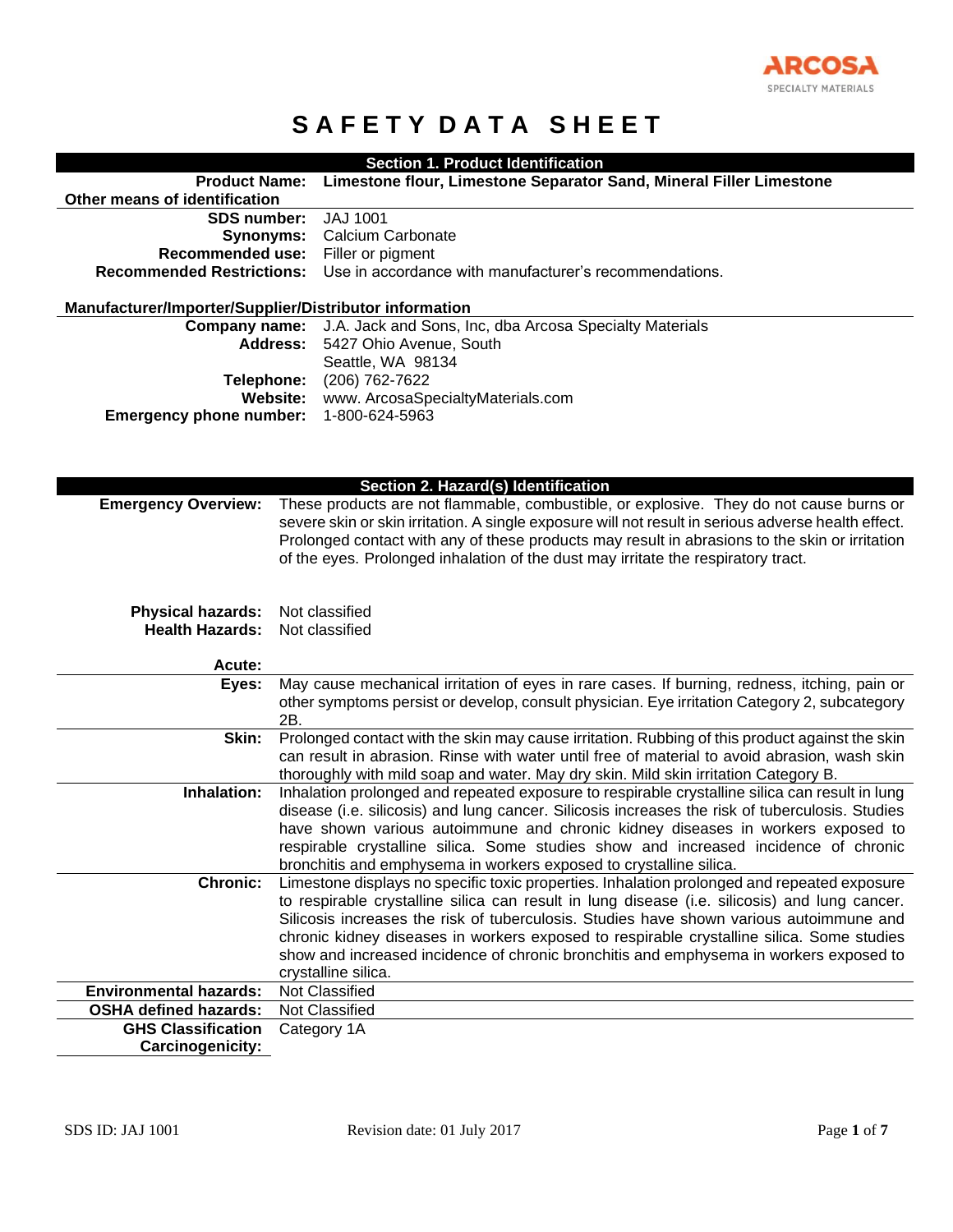

**Label elements:**



| Signal word:                    | Danger                                                                                                                                                                                      |
|---------------------------------|---------------------------------------------------------------------------------------------------------------------------------------------------------------------------------------------|
| <b>Hazard statement:</b>        | Causes eye and skin irritation. May cause allergy or asthma symptoms or breathing<br>difficulties if inhaled.                                                                               |
| <b>Precautionary statement:</b> |                                                                                                                                                                                             |
| <b>Prevention:</b>              | Wash hands thoroughly after handling. Wear protective gloves. Avoid breathing dust. Wear                                                                                                    |
|                                 | respiratory protection.                                                                                                                                                                     |
| Response:                       | If eye irritation persists, if skin irritation occurs, or if experiencing respiratory symptoms: Get                                                                                         |
|                                 | medical advice/attention.                                                                                                                                                                   |
| Storage:                        | Store as indicated in Section 7.                                                                                                                                                            |
| Disposal:                       | Dispose of in accordance with local, state, and federal regulations.                                                                                                                        |
| <b>Potential Health Effects</b> | Group 1: Carcinogenic to humans - Quartz (SiO2) CAS# 14808-60-7                                                                                                                             |
| <b>Carcinogenicity IARC:</b>    |                                                                                                                                                                                             |
| NPT:                            | The NPT report on carcinogens lists crystalline silica (respirable size – passing 10<br>microns) as a known human carcinogen. Respirable particles in these products is not<br>anticipated. |

| Section 3. Composition/Information on Ingredients |                   |        |
|---------------------------------------------------|-------------------|--------|
| <b>Substance / Mixture: Substance</b>             |                   |        |
| <b>Chemical name:</b>                             | <b>CAS number</b> | %      |
| Limestone                                         | 1317-65-3         | 98-100 |
| Silicon Dioxide (Crystalline Silica)              | 14808-60-7        | >0.1%  |

*The specific identity and/or exact concentration has been withheld as a trade secret.*

| <b>Section 4. First-Aid Measures</b> |                                                                                              |
|--------------------------------------|----------------------------------------------------------------------------------------------|
| Inhalation:                          | If irritation develops, remove to fresh air. Get medical attention if irritation persists.   |
| Skin:                                | First aid is not normally required. Wash skin with soap and water. Get medical attention if  |
|                                      | irritation develops or persists. Remove contaminated clothing and launder before reuse.      |
| Eye contact:                         | Flush with plenty of water, holding the eyelids apart to ensure through washing. Get medical |
|                                      | attention if irritation persists.                                                            |
| Ingestion:                           | Rinse mouth with water. Do not induce vomiting unless directed to do so by medical           |
|                                      | personnel. Get medical attention if large amount is swallowed.                               |
| <b>Most Important</b>                | Long exposure to casual dust may cause mechanical eye and skin irritation. Inhalation of     |
| symptoms/effects, acute              | dust may cause respiratory irritation, coughing and difficulty in breathing.                 |
| and delayed:                         |                                                                                              |
| Indication of Immediate              | None required under normal conditions of use.                                                |
| medical attention and                |                                                                                              |
| special treatment needed:            |                                                                                              |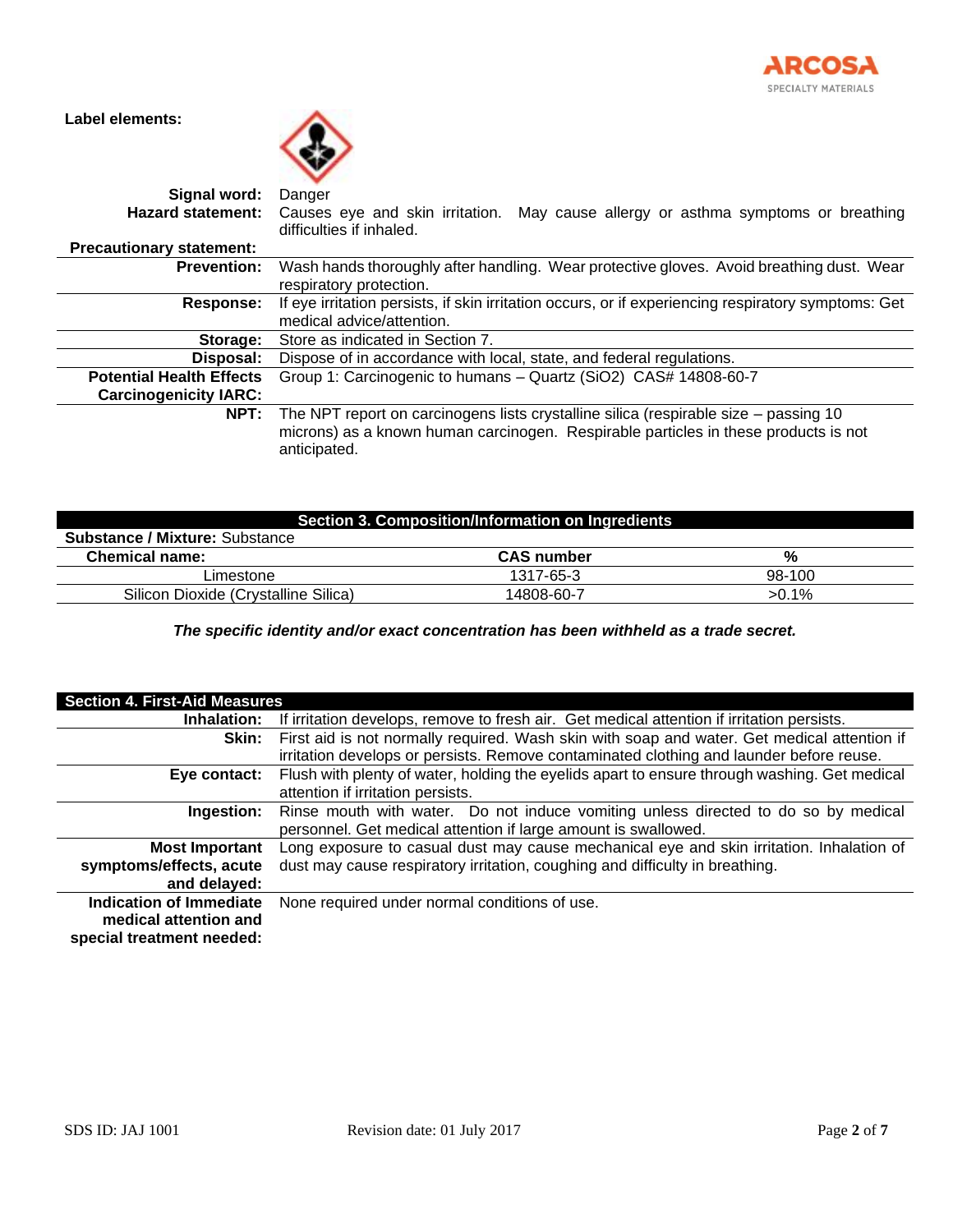

| <b>Section 5. Fire and Explosion Hazard Data</b>                |                                                                     |
|-----------------------------------------------------------------|---------------------------------------------------------------------|
|                                                                 | <b>Flash Point:</b> Non-Flammable                                   |
| Suitable (and unsuitable) extinguishing                         | Use media appropriate for the surrounding fire.                     |
| media:                                                          |                                                                     |
| Specific hazards arising from the Not flammable or combustible. |                                                                     |
| chemical:                                                       |                                                                     |
| Special protective equipment and                                | Firefighters should wear positive pressure self-contained breathing |
| precautions for fire-fighters:                                  | apparatus and full protective clothing.                             |

### **Section 6. Accidental Release Measures**

| Personal precautions, protective<br>equipment, and emergency | Wear appropriate protective equipment. Avoid creating and breathing dust. |
|--------------------------------------------------------------|---------------------------------------------------------------------------|
| procedures                                                   |                                                                           |
| <b>Environmental hazards</b>                                 | Report releases as required by local and federal authorities.             |
| <b>Methods and materials for</b>                             | Collect and place in appropriate container for use or disposal.           |
| containment and cleaning up:                                 |                                                                           |

| <b>Section 7. Handling and Storage</b>       |                                                                                             |  |
|----------------------------------------------|---------------------------------------------------------------------------------------------|--|
|                                              | <b>Environmental</b> No special environmental precautions required.                         |  |
| precautions:                                 |                                                                                             |  |
| <b>Precautions for safe</b>                  | Avoid contact with eyes, skin and clothing. Avoid breathing dust. Wear protective clothing  |  |
| handling:                                    | and equipment as described in Section 8. Wash with soap and water after use.                |  |
| <b>Conditions for safe</b>                   | Store in a cool, dry, well-ventilated area. Protect from physical damage. Do not store near |  |
| storage, including any<br>incompatibilities: | acids.                                                                                      |  |

| <b>Section 8. Exposure Controls/Personal Protection</b> |                                                                                |
|---------------------------------------------------------|--------------------------------------------------------------------------------|
| <b>Exposure guidelines:</b>                             |                                                                                |
| Limestone $-$ CAS $#$ - 1317-65-3                       | 5 mg/m3 TWA OSHA PEL (respirable)                                              |
|                                                         | 10 mg/m3 TWA OSHA PEL (total dust)                                             |
| Crystalline Silica - CAS $# - 14808 - 60 - 60$          | TWA OSHA PEL (respirable fraction)<br>10 mg/m $3$                              |
|                                                         | $%$ Silica + 2                                                                 |
|                                                         |                                                                                |
|                                                         | $30 \text{ mg/m}$<br>TWA OSHA PEL (total dust)                                 |
|                                                         | $%$ Silica + 2                                                                 |
|                                                         |                                                                                |
|                                                         | 0.025 mg/m3 TWA ACGIH TLV (respirable fraction)                                |
|                                                         |                                                                                |
| Appropriate engineering controls                        |                                                                                |
| <b>Engineering Controls:</b>                            | Use with adequate general or local exhaust ventilation to maintain exposures   |
|                                                         | below the occupational exposure limits.                                        |
| Individual protection measures,                         |                                                                                |
| such as personal protective                             |                                                                                |
| equipment:                                              |                                                                                |
| <b>Respiratory protection:</b>                          | If the exposure limits are exceeded a NIOSH approved particulate respirator    |
|                                                         | appropriate for the form and concentration of the contaminants should be used. |
|                                                         | Selection and use of respiratory equipment must be in accordance with OSHA     |
|                                                         | 1910.134 or other applicable regulations and good industrial hygiene practice. |
| <b>Skin protection:</b>                                 | Abrasive resistant gloves are recommended if needed to avoid skin contact.     |
| Eye protection:                                         | Chemical safety glasses with side-shields are recommended.                     |
|                                                         |                                                                                |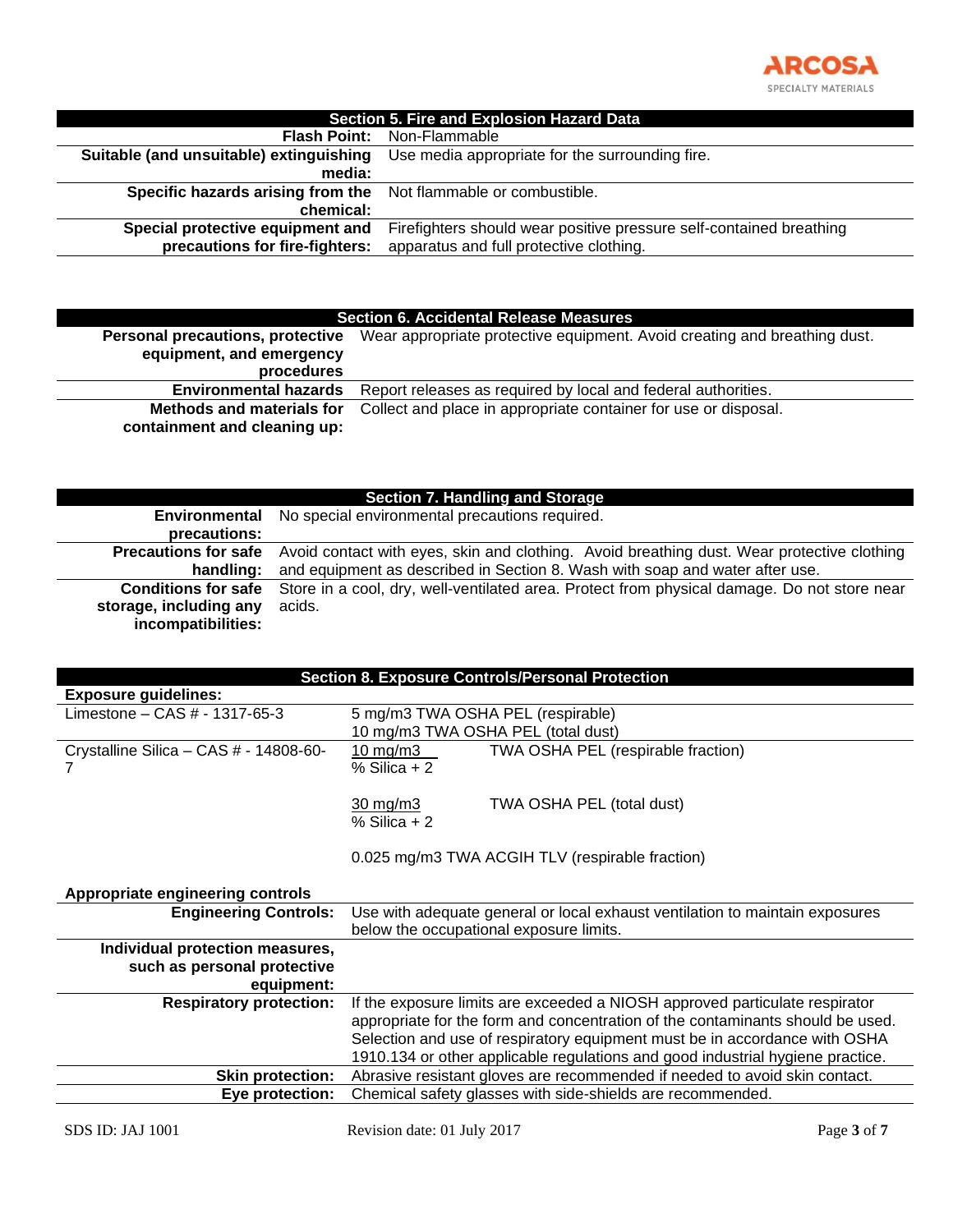

| Hygiene measures: | Follow general industrial hygiene practices. |  |
|-------------------|----------------------------------------------|--|
| Other:            | None required.                               |  |

| <b>Section 9. Physical and Chemical Properties</b>        |                                                                                                   |
|-----------------------------------------------------------|---------------------------------------------------------------------------------------------------|
| Appearance                                                | White Powder                                                                                      |
| Odor                                                      | <b>Odorless</b>                                                                                   |
| Reactive                                                  | Will react with most acid to release heat and carbon dioxide gas<br>until neutral pH is restored. |
| <b>Odor threshold:</b> Not applicable                     | pH: Not applicable                                                                                |
| Melting Point/Freezing Point: 2372°F /1300°C              | <b>Boiling point: Not applicable</b>                                                              |
| Flash point: Not applicable                               | <b>Evaporation rate: Not applicable</b>                                                           |
| Flammability (solid, gas):                                |                                                                                                   |
| Flammable limits: LEL: Not applicable                     | <b>UEL:</b> Not applicable                                                                        |
| Vapor pressure: Not applicable                            | Vapor density: Not applicable                                                                     |
| Relative density: 87-107 lb./ft3                          | Solubility in Water: 0.0006%                                                                      |
| Partition coefficient: n-octanol/water: Not<br>applicable | Auto-ignition temperature: Not applicable                                                         |
| Decomposition Temperature: over 1112°F / 600°C            | <b>Viscosity: Not applicable</b>                                                                  |

| <b>Section 10. Chemical Stability and Reactivity</b> |                                                                                                                                                     |
|------------------------------------------------------|-----------------------------------------------------------------------------------------------------------------------------------------------------|
| <b>Reactivity:</b>                                   | Reacts with acids.                                                                                                                                  |
| <b>Chemical stability:</b>                           | Stable under normal conditions.                                                                                                                     |
| <b>Possibility of hazardous reactions:</b>           | Reacts with acids to form carbon dioxide and heat.                                                                                                  |
| <b>Conditions to avoid:</b>                          | None known                                                                                                                                          |
| Incompatible materials:                              | Avoid acids, alum, ammonium salts, mercury and heat, fluorine and magnesium.                                                                        |
| <b>Hazardous decomposition</b><br>products:          | Thermal decomposition may produce oxides of carbon and calcium. This<br>displaces the oxygen in the air in enclosed spaces (danger of suffocation). |

### **Section 11. Toxicological Information**

| Likely routes of exposure           |                                                                                                                                                                                                                                                                                                                                                                                                                         |  |
|-------------------------------------|-------------------------------------------------------------------------------------------------------------------------------------------------------------------------------------------------------------------------------------------------------------------------------------------------------------------------------------------------------------------------------------------------------------------------|--|
| Inhalation:                         | Inhalation of dust may cause irritation to the nose, throat and upper respiratory tract                                                                                                                                                                                                                                                                                                                                 |  |
|                                     | with coughing and shortness of breath.                                                                                                                                                                                                                                                                                                                                                                                  |  |
| Ingestion:                          | Not expected to cause adverse effects.                                                                                                                                                                                                                                                                                                                                                                                  |  |
| <b>Skin contact:</b>                | Prolonged skin contact may cause mechanical irritation and abrasions.                                                                                                                                                                                                                                                                                                                                                   |  |
| Eye contact:                        | May cause mechanical irritation with redness, tearing and pain.                                                                                                                                                                                                                                                                                                                                                         |  |
| <b>Chronic effects:</b>             | None known                                                                                                                                                                                                                                                                                                                                                                                                              |  |
| <b>Germ Cell Mutagenicity:</b>      | This product is not expected to cause germ cell mutagenicity.                                                                                                                                                                                                                                                                                                                                                           |  |
| <b>Developmental / Reproductive</b> | This product is not expected to cause adverse effects on reproduction or                                                                                                                                                                                                                                                                                                                                                |  |
| Toxicity:                           | development.                                                                                                                                                                                                                                                                                                                                                                                                            |  |
| Carcinogenicity:                    | Crystalline silica quartz is listed as "Carcinogenic to Humans" (Group 1) by IARC<br>and "Known to be a Human Carcinogen" by NTP. The crystalline silica in this<br>product is inextricably bound in large grains that no exposure occurs during normal<br>use and handling. Therefore this product is not classified as a carcinogen. None<br>of the other components are listed as a carcinogen by IARC, NTP or OSHA. |  |

## **Acute Toxicity Values:**

| Limestone: Oral rat LD50 > 5000 mg/kg                  |
|--------------------------------------------------------|
| Crystalline Silica, Quartz: Oral rat LD50 > 5000 mg/kg |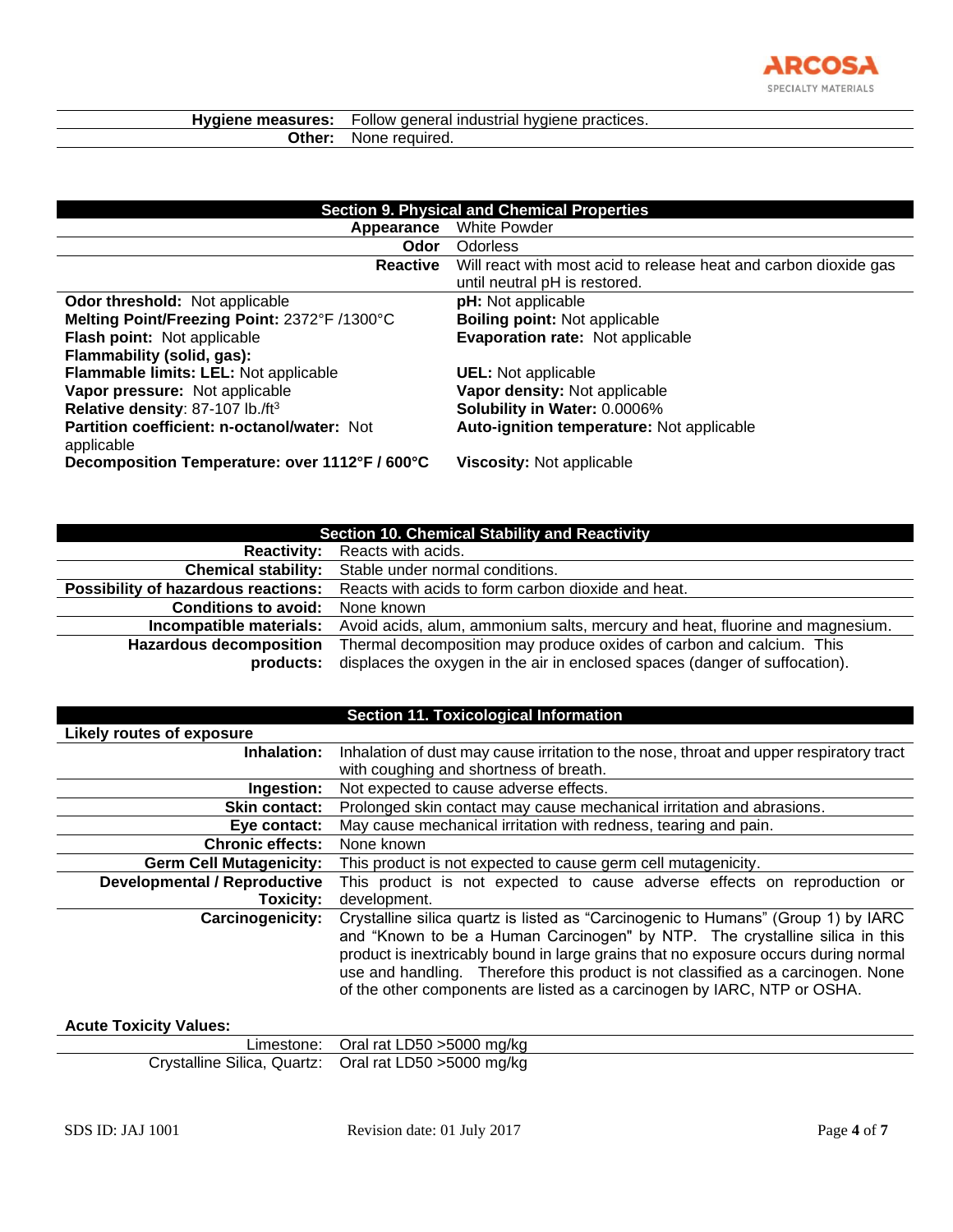

| otoxicit |  |
|----------|--|
|          |  |

**Section 12. Ecological Information**

In solid state, these minerals are a major part of the rocks of the earth's surface. They are dissolved in a natural state and indispensable part of the natural waters. These minerals are not biodegradable. Negative effects on the environment should therefore be excluded. Restrictions may be indicated that concentrated suspensions of these minerals in natural waters may have an unfavorable effect on water organisms (disturbance of the micro flora and fauna in the sediment and subsequent detriment to the existence of higher water organisms).

| <b>Product:</b>                      |                                                                                             |  |
|--------------------------------------|---------------------------------------------------------------------------------------------|--|
| Toxicity to fish                     | LC50 (Oncorhynchus mykiss (rainbow trout)): 10,000 mg/l Exposure time: 96 h                 |  |
| Toxicity to daphnia and              | ED50 (Daphnia magna (Water flea)): >1,000 mg/l aquatic invertebrates                        |  |
| other                                | Exposure time: 48 h                                                                         |  |
| Toxicity to algae                    | ED50 (Desmodesmus subspicatus (green algae)): >200 mg/l                                     |  |
|                                      | Exposure time: 72 h                                                                         |  |
|                                      |                                                                                             |  |
| Ingredients: Limestone:              |                                                                                             |  |
| Toxicity to fish                     | LC50 (Oncorhynchus mykiss (rainbow trout)): 10,000 mg/l Exposure time: 96 h                 |  |
| Toxicity to daphnia and              | ED50 (Daphnia magna (Water flea)): >1,000 mg/l aquatic invertebrates                        |  |
| other                                | Exposure time: 48 h                                                                         |  |
| Toxicity to algae                    | ED50 (Desmodesmus subspicatus (green algae)): >200 mg/l                                     |  |
|                                      | Exposure time: 72 h                                                                         |  |
|                                      |                                                                                             |  |
| <b>Persistence and degradability</b> |                                                                                             |  |
| <b>Product:</b>                      |                                                                                             |  |
| Biodegradability                     | Not applicable                                                                              |  |
| <b>Bio-accumulative potential</b>    |                                                                                             |  |
| Ingredients:                         |                                                                                             |  |
| Limestone:                           | Partition coefficient: n-octanol/water - Not applicable.                                    |  |
| <b>Mobility in soil:</b>             | No data available.                                                                          |  |
|                                      |                                                                                             |  |
| Other adverse effects                |                                                                                             |  |
| Product:                             |                                                                                             |  |
| Regulation:                          | 40 CFR Protection of Environment; Part 82 Protection of Stratospheric Ozone - CAA           |  |
|                                      | Section 602 Class I Substances. This product neither contains, nor was manufactured with a  |  |
|                                      | Class I or Class II ODS as defined by the U.S. Clean Air Act Section 602 (40 CFR 82, Subpt. |  |
|                                      | A, APP. A+B).                                                                               |  |
|                                      |                                                                                             |  |
|                                      |                                                                                             |  |
| <b>Ingredients: Limestone:</b>       |                                                                                             |  |
| Results of PBT and vPvB:             | Non-classified PBT substance, Non-classified vPvB substance assessment.                     |  |
|                                      |                                                                                             |  |

#### **Section 13 Disposal Considerations**

**Disposal procedure:** Dispose in accordance with all local, state and federal regulations.

| <b>Section 14. Transport Information</b> |                  |                      |                     |                      |                             |
|------------------------------------------|------------------|----------------------|---------------------|----------------------|-----------------------------|
|                                          | <b>UN Number</b> | Proper shipping name | <b>Hazard Class</b> | <b>Packing Group</b> | <b>Environmental Hazard</b> |
| <b>DOT</b>                               |                  | Not Regulated        |                     |                      |                             |
| <b>TDG</b>                               |                  | Not Regulated        |                     |                      |                             |
| <b>IMDG</b>                              |                  | Not Regulated        |                     |                      |                             |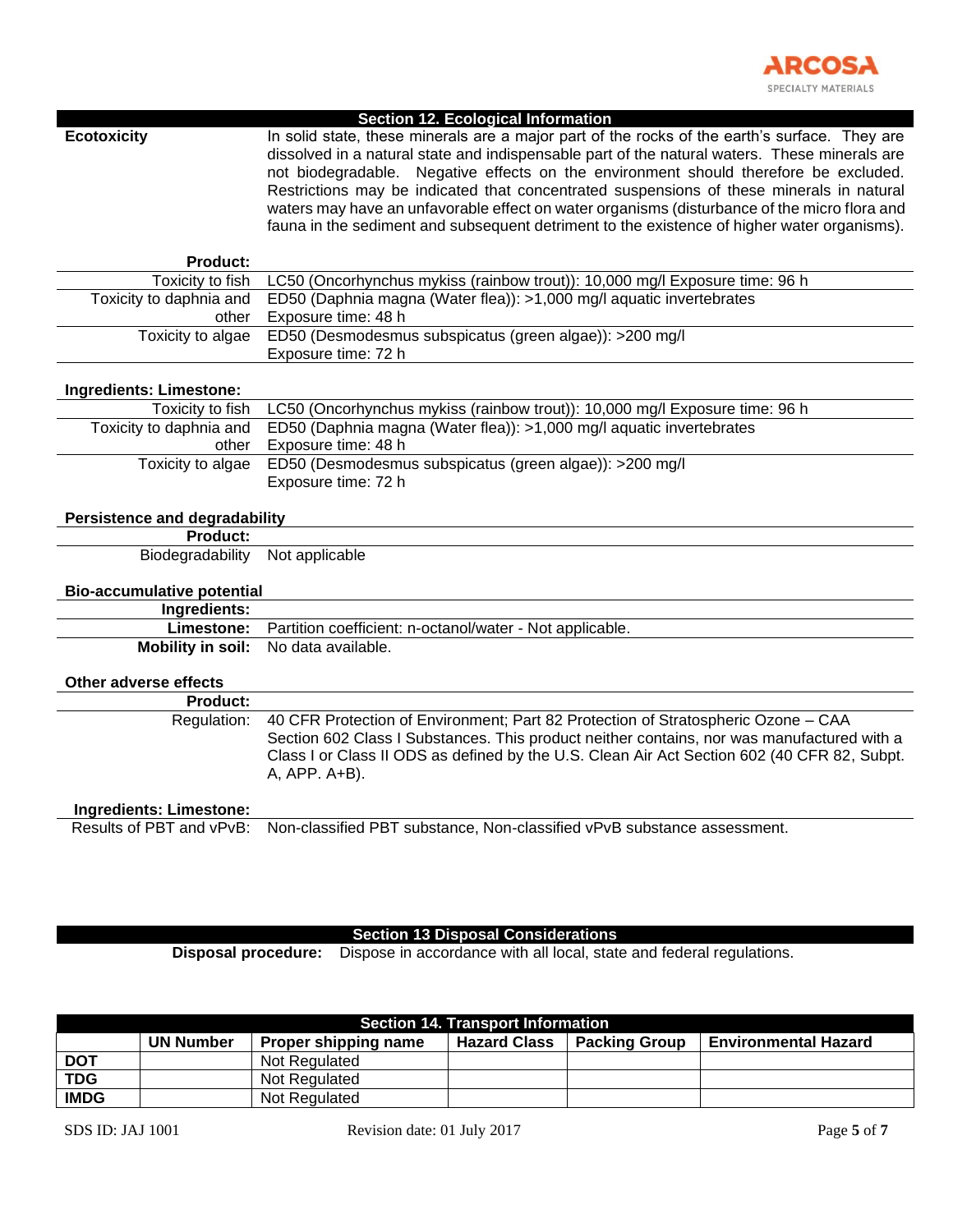

| <b>IATA</b> | :ɑulated<br>. Not<br>-<br>$\cdot$ . $\mathbf{H}$ |  |  |
|-------------|--------------------------------------------------|--|--|
|             | aulatec <sup>.</sup><br>- Not<br>. .             |  |  |

**Transport in bulk (according to Annex II of**  Not applicable

**MARPOL 73/78 and the IBC Code):**

**Special precautions:** None known.

**Safety, health, and environmental regulations specific for the product in question.**

|                                   | <b>Section 15 Regulatory Information</b>                                             |
|-----------------------------------|--------------------------------------------------------------------------------------|
| <b>CERCLA Section 103:</b>        | This product is not subject to CERCLA spill reporting requirements. Many states      |
|                                   | have more stringent release reporting requirements. Report spills required under     |
|                                   | federal, state and local regulations.                                                |
| SARA Hazard Category (311/312):   | Not hazardous                                                                        |
| <b>EPA SARA 313:</b>              | This Product Contains the Following Chemicals Subject to Annual Release              |
|                                   | Reporting Requirements Under SARA Title III, Section 313 (40 CFR 372): None          |
| <b>US TSCA:</b>                   | All of the components of this material are listed on the Toxic Substances Control    |
|                                   | Act (TSCA) Chemical Substances Inventory or are exempt.                              |
| <b>Clean Air Act:</b>             | This product does not contain any hazardous air pollutants (HAP), as defined by      |
|                                   | the U.S. Clean Air Act Section 12 (40 CFR 61). This Product does not contain any     |
|                                   | chemicals listed under the U.S. Clean Air Act Section 112® for Accidental Release    |
|                                   | Prevention (40 CFR 68.130, Subpart F) This product does not contain any              |
|                                   | chemicals listed under the U.S. Clean Air Act Section 111 SOCMI Intermediate or      |
|                                   | Final VOC's (40 CFR 60.489.                                                          |
| <b>Clean Water Act:</b>           | This product does not contain any Hazardous Substances listed under the U.S.         |
|                                   | Clean Water Act, Section 311, Table 116.4A This product does not contain any         |
|                                   | Hazardous Chemicals listed under the U.S. Clean Water Act, Section 311, Table        |
|                                   | 117.3 This Product does not contain any toxic pollutants listed under the U.S. Clean |
|                                   | Water Act Section 307.                                                               |
| <b>California Proposition 65:</b> | This product contains the following chemicals known to the State of California to    |
|                                   | cause cancer or reproductive toxicity:                                               |
|                                   | Crystalline Silica, quartz / 14808-60-7 / 0.1-1.9% / Cancer                          |
| CANADA                            |                                                                                      |

**CANADA**

| <b>Canadian CEPA:</b> All of the components are listed on the Canadian DSL or are exempt |
|------------------------------------------------------------------------------------------|
| <b>Canadian WHMIS:</b> Not a controlled product                                          |

This product has been classified in accordance with the hazard criteria in the CPR and the MSDS contains all the information required by the CPR.

| <b>Section16 Other Information</b> |                        |                                     |                       |
|------------------------------------|------------------------|-------------------------------------|-----------------------|
| <b>NFPA Rating:</b>                | Health = 1             | $\Xi$ lammability = $\zeta$         | Instability = $0$     |
| <b>HMIS Rating:</b>                | Health = $\frac{4}{1}$ | $\blacksquare$ Iammability = $\cup$ | Physical Hazard = $0$ |